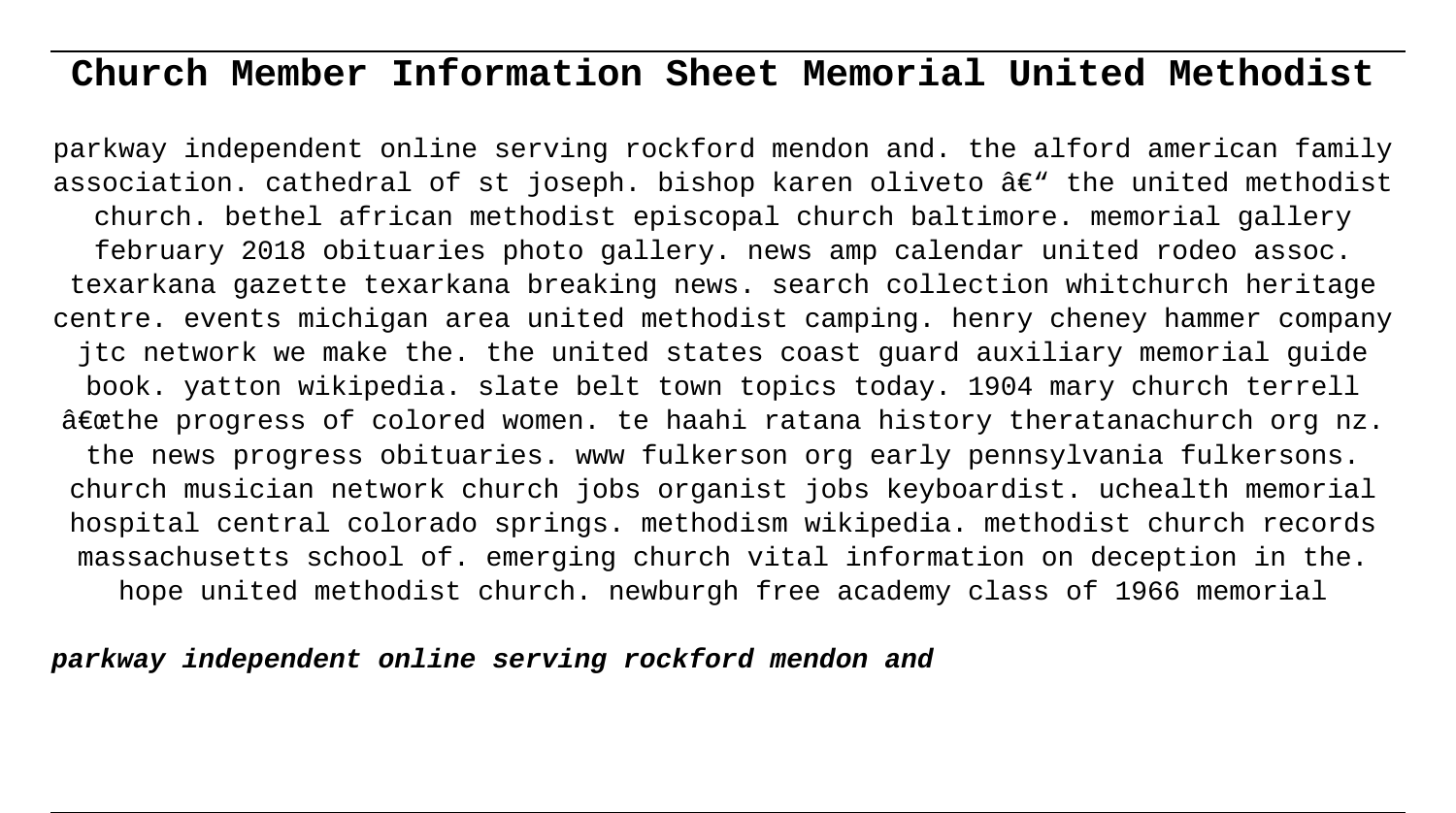may 10th, 2018 - learn to be an umpire for little league this summer a baseball and softball umpiring clinic will be offered for anyone interested in officiating youth summer baseball and softball games in rockford willshire and or mendon for the upcoming summer season''**the alford american family association** may 7th, 2018 - the alford american family association serving the alford community over 25 years we are family click for contact information''**cathedral of st joseph**

may 11th, 2018 - july 29 2012 dear parishioners and friends everyone who serve a liturgical ministry here at st joseph cathedral is cordially invited and encouraged to attend a  $\hat{a}$  expressing of renewal $\hat{a}$   $\in$   $\bullet$  on saturday august 18 here cathedral square'

# 'Bishop Karen Oliveto â $\epsilon$ " The United Methodist Church

September 6th, 2016 - Bishop Karen Oliveto comes to the Mountain Sky Area after serving as senior pastor of the 12 000 member Glide Memorial United Methodist Church in San Francisco for eight years'

### '**BETHEL AFRICAN METHODIST EPISCOPAL CHURCH BALTIMORE**

MAY 10TH, 2018 - BETHEL AFRICAN METHODIST EPISCOPAL CHURCH BETHEL A M E BALTIMORE LAYS CLAIM TO THE DESIGNATION AS THE OLDEST INDEPENDENT CONTINUOUSLY OPERATING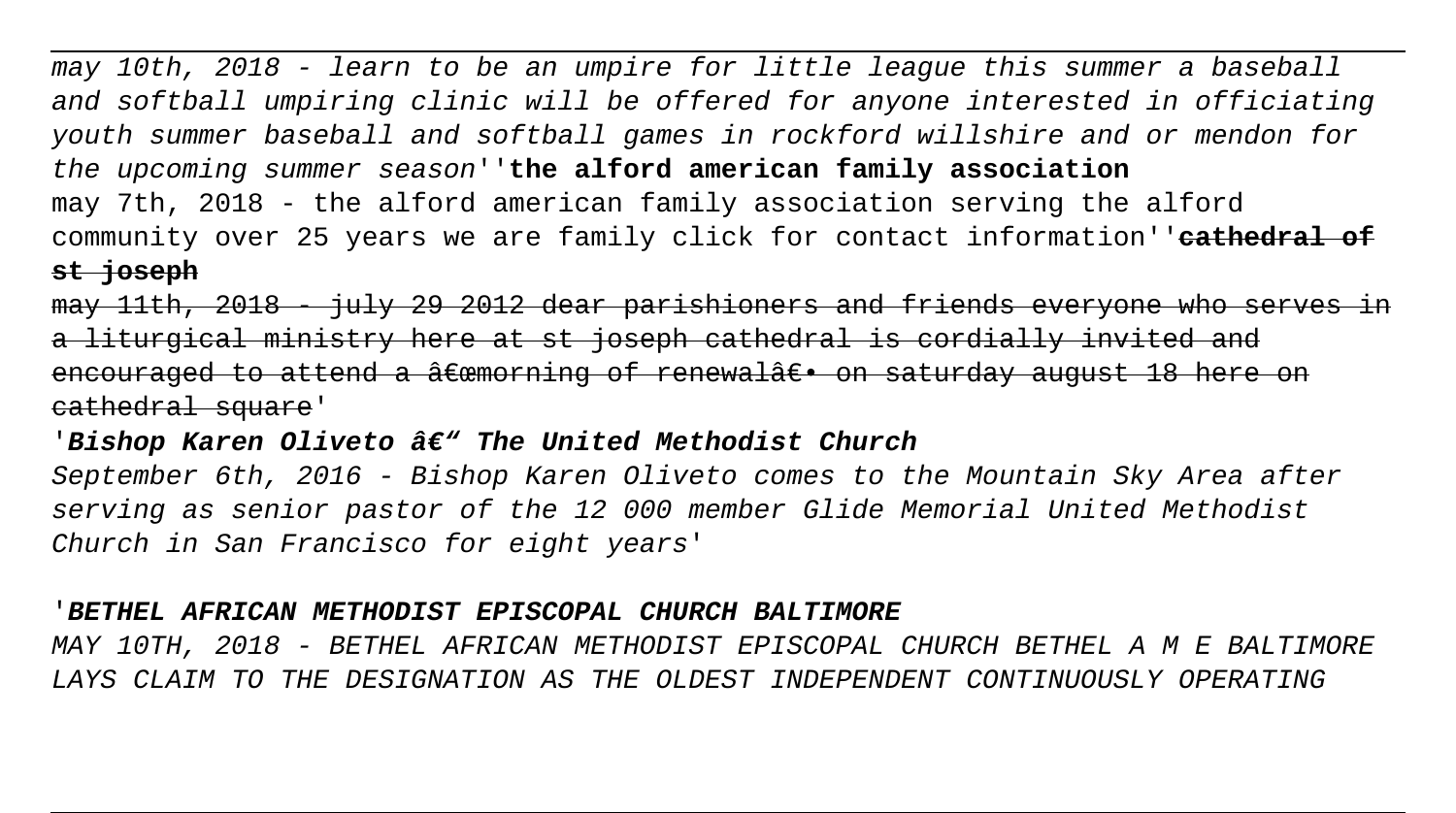AFRICAN AMERICAN CHURCH IN THE STATE OF MARYLAND TRACING ITS ORIGINS BACK TO 1785 WHEN A GROUP OF AFRICAN AMERICANS MET AT THE STRAWBERRY ALLEY MEETINGHOUSE''**MEMORIAL GALLERY FEBRUARY 2018 OBITUARIES PHOTO GALLERY** MAY 8TH, 2018 - FEBRUARY 8 1931  $A \in \mathcal{F}$  FEBRUARY 18 2018 ALBERT  $A \in \mathcal{F}$  CHAN DIED FEB 18 2018 AT THE AGE OF 87 JACK AS HE BECAME KNOWN AS WAS BORN FEB 8 1931 IN PORTLAND''**NEWS AMP CALENDAR UNITED RODEO ASSOC** MAY 10TH, 2018 - RULE CHANGES THAT PASSED AT THE GENERAL MEMBERSHIP MEETING 1 ROUGH STOCK EVENTS BB SB AND BR MAKE IT SO THAT IT IS UP TO THE STOCK CONTRACTOR

TO ENTER TWICE IN THESE EVENTS''**texarkana gazette texarkana breaking news** may 10th, 2018 - the texarkana gazette is the premier source for local news and sports in texarkana and the surrounding arklatex areas'

### '**SEARCH COLLECTION WHITCHURCH HERITAGE CENTRE**

MAY 8TH, 2018 - SINCE 2008 WE HAVE BEEN CATALOGUING THE ARTEFACTS AND ARCHIVES WITHIN THE HERITAGE CENTRE WE CURRENTLY HAVE OVER 3500 RECORDS IT IS NOW POSSIBLE TO SEARCH THE COLLECTION ON LINE'

# '**Events Michigan Area United Methodist Camping**

May 9th, 2018 - Albright Parkâ€<sup>m</sup>s facilities are available for rent or lease to **your group We welcome people of all abilities and have a great layout for accessible programming**''**Henry Cheney Hammer Company JTC NetWork We Make the** May 10th, 2018 - Henry Cheney Hammer Company Little Falls N Y U S A 1854 1954 This is a work in progress gathering information about the Henry Cheney Hammer Company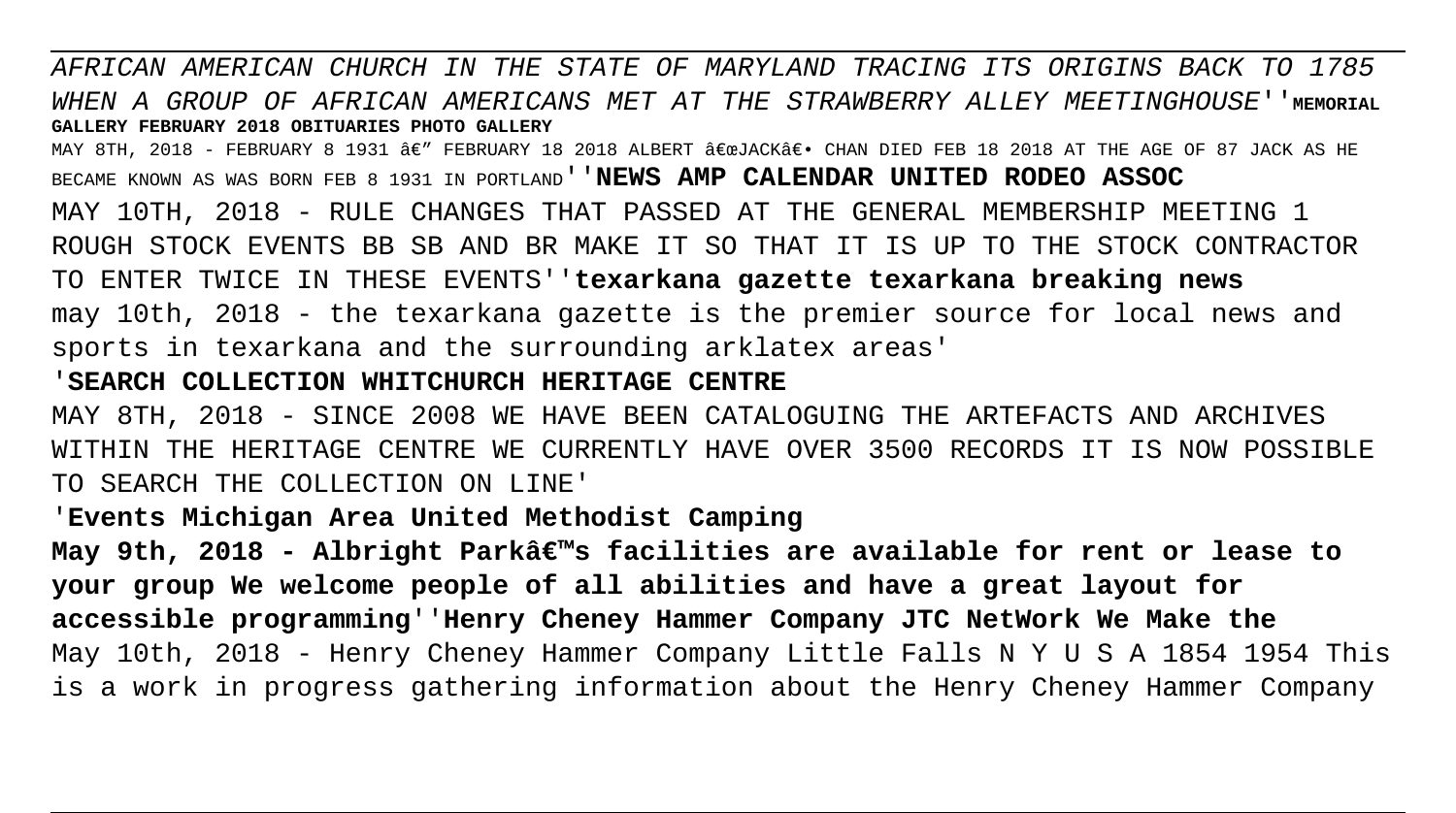of Little Falls New York  $\hat{a}\in$ " manufacturers of blacksmiths $\hat{a}\in$ " carpenters $\hat{a}\in$ " engineers' farriers' geologists' joiners' machinists' masons' riveting and tinnersâ€<sup>™</sup> hammers and''**The United States Coast Guard Auxiliary Memorial Guide Book** May 8th, 2018 - The United States Coast Guard Auxiliary Memorial Guide Book 1 September 2006 Past Captains Association' '**Yatton Wikipedia May 8th, 2018 - Yatton is a village and civil parish within the unitary authority of North Somerset which falls within the ceremonial county of Somerset England It is located 11 miles 18 km south west of Bristol**'

'**Slate Belt Town Topics Today** May 10th, 2018 - Daily online paper with Bangor PA and Pen Argyl Pa news'

## '1904 Mary Church Terrell "The Progress of Colored Women

May 11th, 2018 - Mary Church Terrell the daughter of former slaves became by the beginning of the 20th century one of the most articulate spokespersons for women s rights including full suffrage In 1896 she was elected president of the National Association of Colored Women and by 1910 she was a charter member'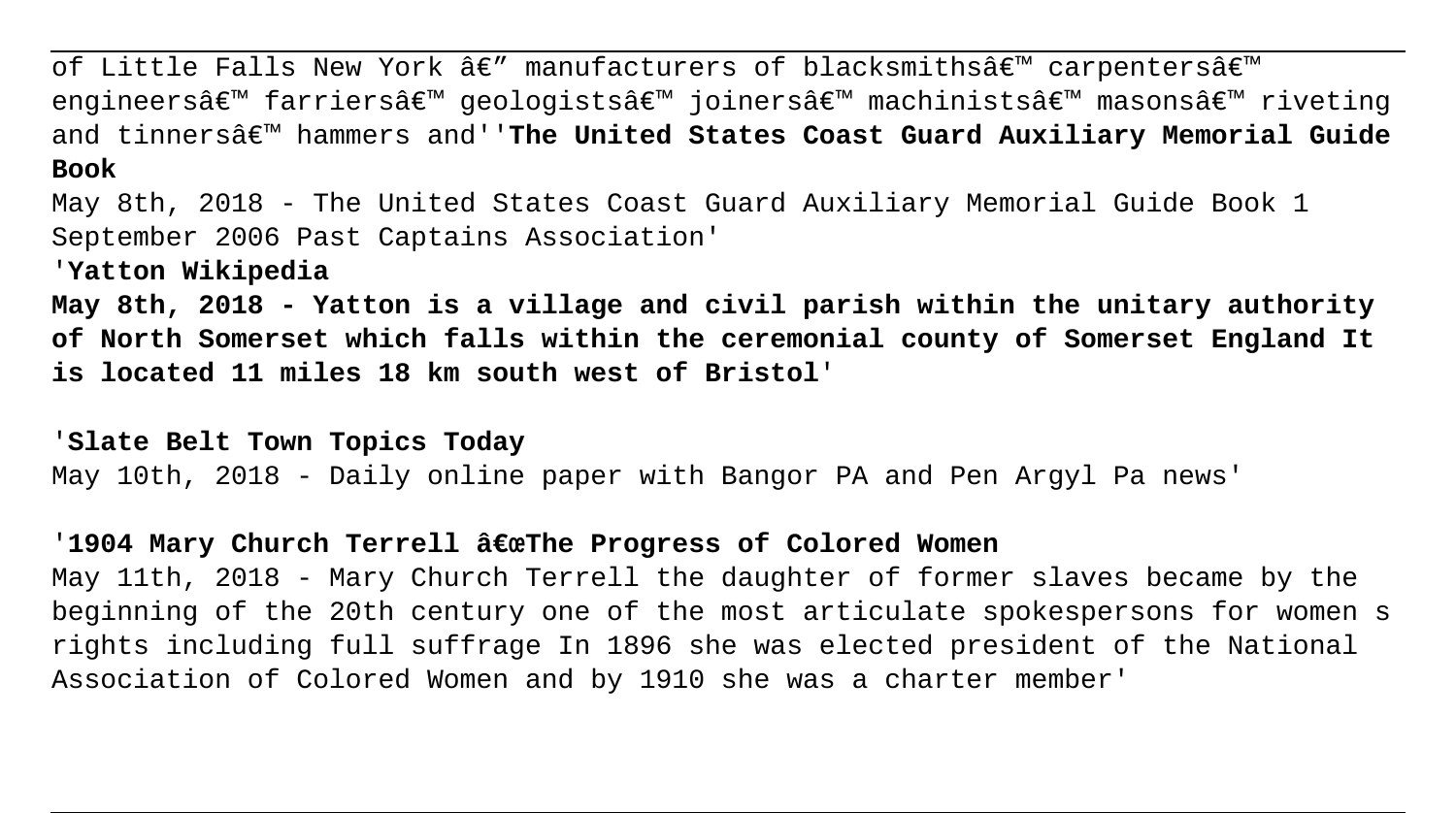# '**Te Haahi Ratana History Theratanachurch Org Nz**

**May 10th, 2018 - Arahi R Hagger Masters Thesis 2003 The Information On This Website Is Thoroughly Researched And Chronologically Listed Into Historical Categories From A Masters Thesis The Last Of The Great Prophets Sacred Icons Of The Ratana Movement And Ratana Church Completed In 2003**''**The News Progress Obituaries**

May 10th, 2018 - Roger E Parks Posted April 30 2018 9 30 am Seminole Okla  $\hat{a}\in$ "From this earth on Thursday April 19 2018 a very special person was taken'

#### '**www Fulkerson Org Early Pennsylvania FULKERSONS**

May 7th, 2018 - NAME SEARCH Press Ctrl F And Enter A Given Or Last Name Click On The Find Next Button'

#### '**CHURCH MUSICIAN NETWORK Church Jobs Organist Jobs Keyboardist**

May 9th, 2018 - Where Musicians Find Churches And Churches Find Musicians Church Organist Jobs Church Keyboardist Praise And

Worship Leader'

'**uchealth memorial hospital central colorado springs may 10th, 2018 - uchealth memorial hospital central is certified as a comprehensive stroke center and level i trauma center and has been recognized nationally for quality research and outcomes**'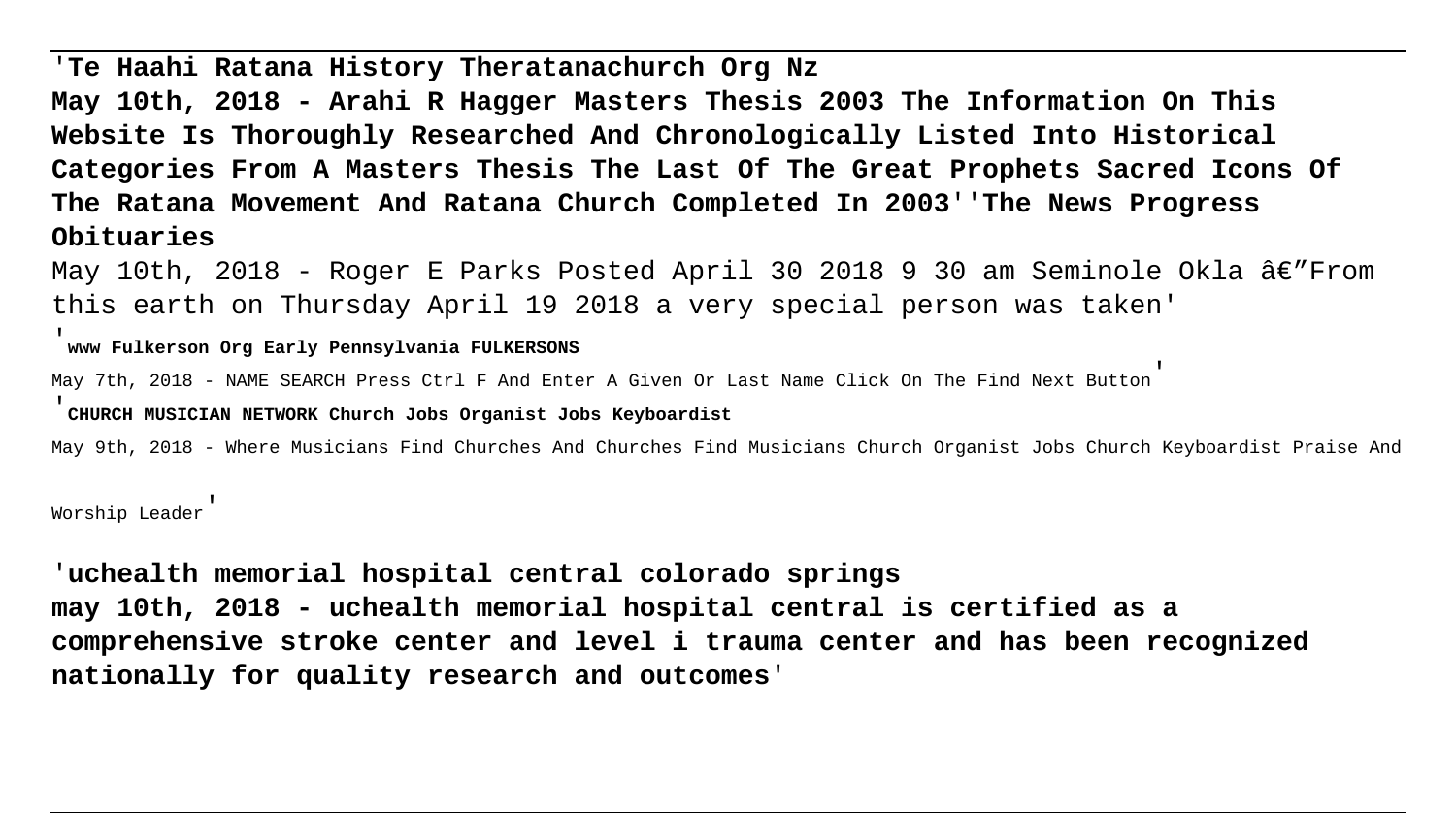#### '**Methodism Wikipedia**

May 10th, 2018 - Methodist Church Of Great Britain Free Methodist Church United Methodist Church World Methodist Council

Other Methodist Denominations''**METHODIST CHURCH RECORDS MASSACHUSETTS SCHOOL OF** MAY 1ST, 2018 - METHODIST CHURCH RECORDS MASSACHUSETTS CHURCH RECORDS NORMALLY CONTAIN MEMBERSHIP BAPTISM AND MARRIAGE RECORDS ALONG WITH CHURCH BOARD QUARTERLY CONFERENCE RECORDS AND OCCASIONALLY OTHER RECORDS OF THE CHURCH'

## '**emerging church vital information on deception in the**

may 9th, 2018 - the fallacious arguments of neo universalists by sandy simpson this dvd is a message based on this article the new universalists are not as vocal about their universalism ideas but are far more deadly to the church as they are not rejected like classic universalists were decades ago'

#### '**Hope United Methodist Church**

May 11th, 2018 - A Brief History of Our Church Hope United Methodist Church is the result of the merger of several earlier

churches Its origins go back to 1790 with the founding of Ebenezer Methodist Church in Philadelphia'